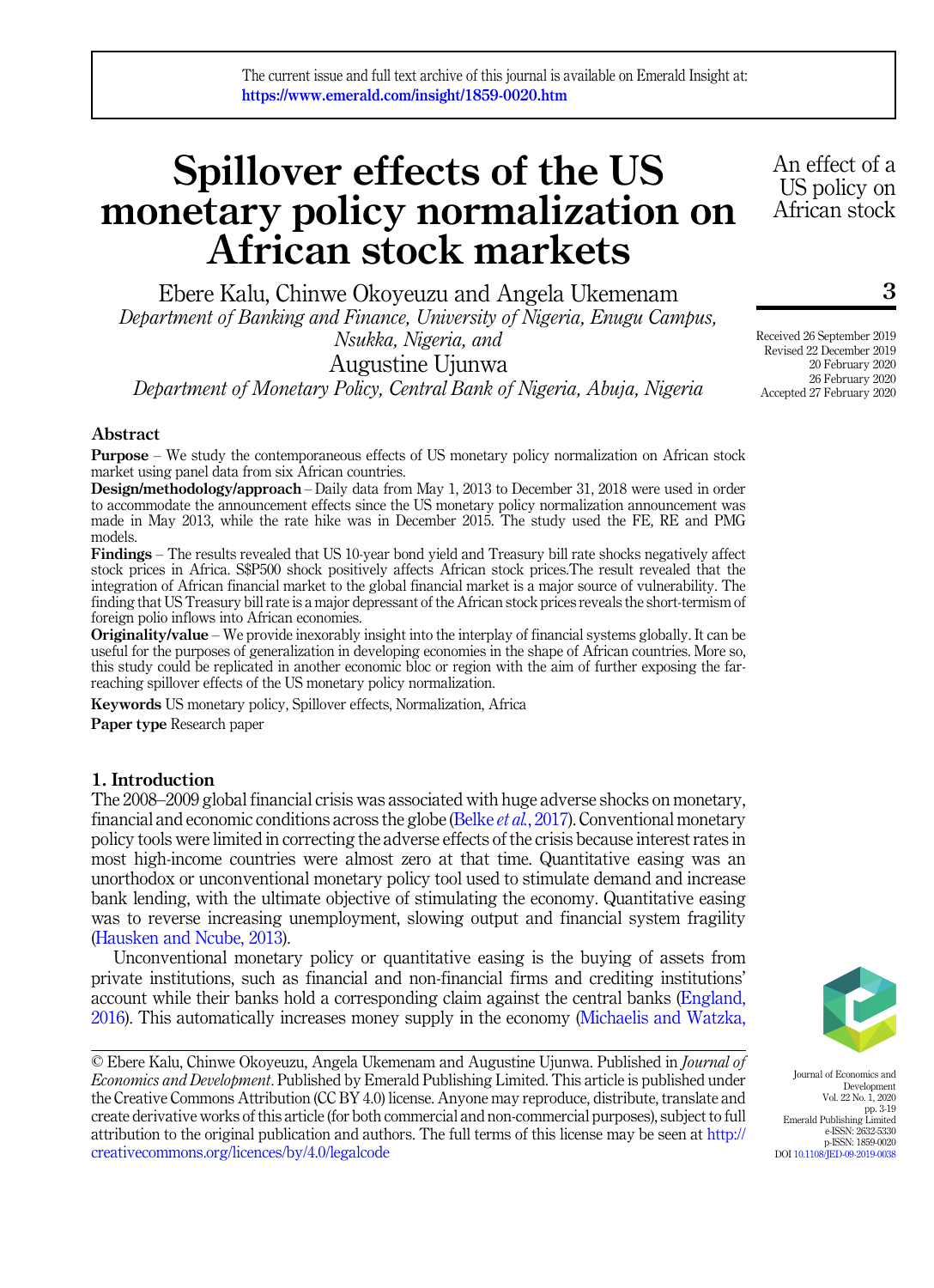[2017\)](#page-15-0). According to [Hausken and Ncube \(2013\)](#page-14-1), "the USA introduced QE1 in 2008, QE2 in 2010, and "Operation Twist" (OT) in 2011, and more recently the third round of QE (QE3) in 2012, which consisted of a monthly \$85 billion injection through the purchase of mortgagebacked securities and longer-term Treasury securities", that substantially increased the balance sheet of the central bank.

The quantitative easing in developed economies stimulated a large foreign portfolio flows from developed economies to emerging and frontier economies. As at 2010, the volume of capital flows averaged \$1.1 trillion, a figure surpassed only by the level observed in 2007, usually described as a pre-crisis outlier (Ortiz, 2016). Scholars and practitioners, however, disagree on the impact of private capital flows to emerging and frontier markets. For instance, portfolio flows to emerging markets may support investment, reserve accretion and economic growth. At the same time, it could heighten the risk of asset bubbles. [Ujunwa](#page-16-0) et al. [\(2013\)](#page-16-0) attributed the cause of the Nigerian banking crisis of 2009 to capital flows and argued that capital flows represent a key amplification of financial fragility in developing economies. In their view, it could exacerbate financial system fragility when intermediated through banks and is more fatal to financial system stability when it takes the form of portfolio investment. Despite the arguments for and against private capital flows to emerging and frontier markets, there is a strong advocacy for policy response in the event of an abrupt portfolio reversal, to avoid financial dislocation. For instance, while emerging markets are still grappling with policy response to maximize private inflows, the United States Federal Reserve System (the Fed) announced its decision to unwind the unconventional monetary policy in May 2013 becauseof economic recovery and output growth in the US.

The tapering decision of the Fed may have implications on emerging markets and other developing economies. According to IMF (2014), "as the recovery gains a firmer footing in some advanced economies, unwinding of exceptional monetary support in these economies will proceed with implications for global financial conditions". Expectedly, the tapering announcement immediately triggered volatility in the global financial markets, especially; emerging markets [\(Mishra](#page-15-1) *et al.*, 2014; Goes *et al.*[, 2017](#page-14-3); and [Matheson, 2015\)](#page-15-2). For instance, [Matheson \(2015\)](#page-15-2) showed that economic news and monetary shocks from the US led to a rise in Brazil's 10-year bond yield by around 150bps. Similarly, [Mishra](#page-15-1) *et al.* (2014) showed that "on average, bond yields rose by  $2\frac{1}{2}\%$  points, equity market fell by  $13\frac{1}{4}\%$ , exchange rates depreciated by  $13\frac{1}{2}\%$ , while reserves declined by  $4.1\%$  during May 22–(end of) August 2013", in Indonesia, Turkey, Brazil, India and South Africa, respectively, after the normalization announcement in the US. Goes *et al.*  $(2017)$  also found that US monetary policy normalization had "a statistically large and drawn-out impact on the local currency sovereign bond yields of Brazil and Mexico".

While studies on the spillover effects concentrated on five emerging markets – Indonesia, Mexico, Brazil, South Africa, Turkey and India, expanding the debate to accommodate other economies with internationally integrated financial markets has become extremely crucial. During ultra-loosed quantitative easing, investors in search of high yield also moved into the African markets. This makes it important to understand the effect of US monetary policy normalization on these markets. This paper strives to fill this important void by selecting African countries with relatively developed stock market, which include South Africa, Nigeria, Egypt, Kenya, Morocco and Ghana.

The decision to use stock prices tends to depart from previous empirical studies. Previous studies focused on 10-year sovereign bond yield, largely because of the instant impact of the announcement on the US 10-year bond yield. US 10-year bond yield added 20 basis points immediately after the announcement and 30 basis points in June 2013 after the Fed confirmed that unwinding would commence by the end of 2013 during the FOMC meeting in June 2013. We however focussed our empirical analysis on stock prices because we also suspect that

JED 22,1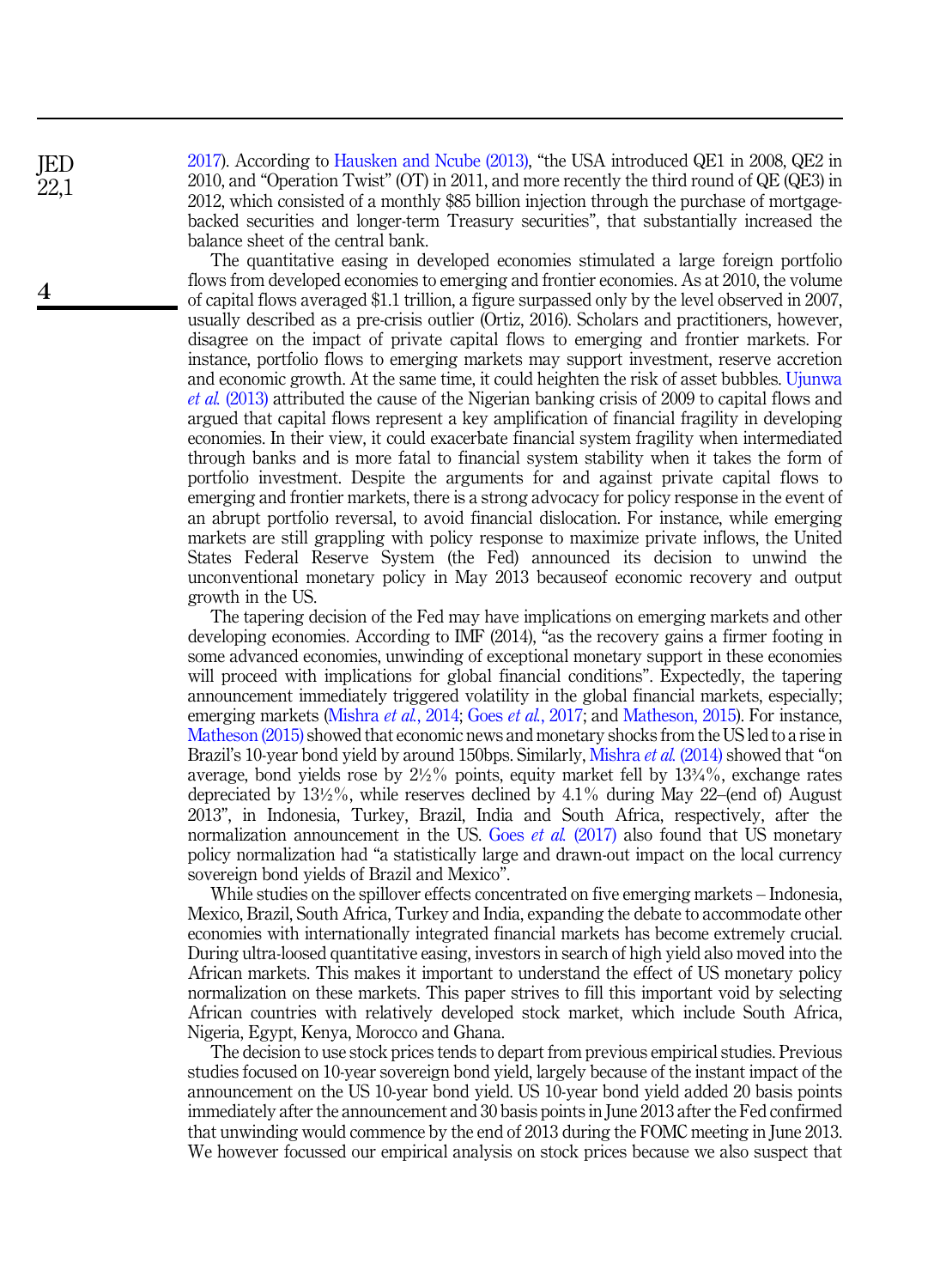tapering would lead to capital flows reversal, currency depreciation, stock price volatility and re-pricing of assets that may depress domestic stock prices [\[1\]](#page-13-0).

Our analytic framework follows some considerations. First, we looked at the basic statistical properties of the studied variables to be able to establish an evidence-based comovement amongst them. First, we use aggregative averages, averages of spread and variation and tests for linear association. Second, given the growing importance of investigating stationarity properties in panel estimation, we used two broad-based panel unit root tests. While the first set assumes cross-sectional dependence, the second set assumes cross sectional-independence. The combination is geared towards ensuring robustness of the findings on which the stationarity or otherwise of the panel dataset is based. Last consideration of our analytic framework follows the employment of the traditional panel models of fixed effect (FE) and random effect (RE), with Haussmann test used as an evaluation criterion for the appropriateness of either the FE or the RE model respectively. Given the endogeneity problem, excessive aggregation bias and other drawbacks associated with the FE and RE techniques, we used the pooled mean group (PMG) estimation technique for dynamic panel to ensure robustness of the estimation framework alongside the aforementioned traditional panel techniques. In addition, the PMG estimation technique through the error correction representation that it reports provided a ground for measuring the adjustment profile of African stock against the shocks and dynamics of the US monetary policy normalization.

The structure of the paper is as follows: [Section 2](#page-2-0) reviews related literature, [Section 3](#page-4-0) discusses the empirical methodology, [Section 4](#page-6-0) presents and discuss the results, while [Section 5](#page-13-1) concludes the paper.

## <span id="page-2-0"></span>2. Literature review

During the 2007–2008 global financial crisis, monetary authorities in high-income countries, such as the Fed, European Central Bank, Bank of Japan and Bank of England cut their policy rates in order to stimulate demand because of weakening employment and output [\(Lim and](#page-15-3) [Mohapatra, 2016](#page-15-3)). With the interest rate almost at zero and presence of significant risk of very low inflation, the monetary authorities subsequently implemented unconventional monetary policy, which is increasing the quantity of money supply, by injecting money directly into the economy [\(England, 2016\)](#page-14-2). The unconventional monetary policy or quantitative easing involved the buying of assets from private institutions such as financial and non-financial firms and credit the institutions' account, "while their bank holds a corresponding claim against the Bank of England also known as reserves [\(England, 2016](#page-14-2))." This automatically amounted to increasing money supply in the economy. This response was possible because the monetary authorities have enabling laws that allow them hold primary market instruments ([Michaelis and Watzka, 2017\)](#page-15-0).

Several studies have assessed the quantitative easing in developed economies aided by developed robust framework for evaluating the effectiveness of the policy. [Michaelis and](#page-15-0) [Watzka \(2017\)](#page-15-0) used a time-varying parameters vector autoregression model to study the effectiveness of Bank of Japan's unconventional monetary policies and found important time variation in the responses of core CPI and real GDP. [Miyakoshia](#page-15-4) et al. (2017) investigated effect of the Fed, European Central Bank and Bank of Japan quantitative easing on the stock prices of eight Asian emerging markets from 2001 to 2016 and found that quantitative easing increased the stock price of the selected countries.

Other studies investigated the cross-financial market correlations of quantitative easing ([Kryzanowski](#page-15-5) et al., 2017); the role of quantitative easing in promoting financial flows to developing countries during the post-crisis era [\(Lim and Mohapatra, 2016](#page-15-3)); the effects of the Bank of Japan's quantitative and qualitative easing policies [\(Matsuki](#page-15-6) et al., 2015);

An effect of a US policy on African stock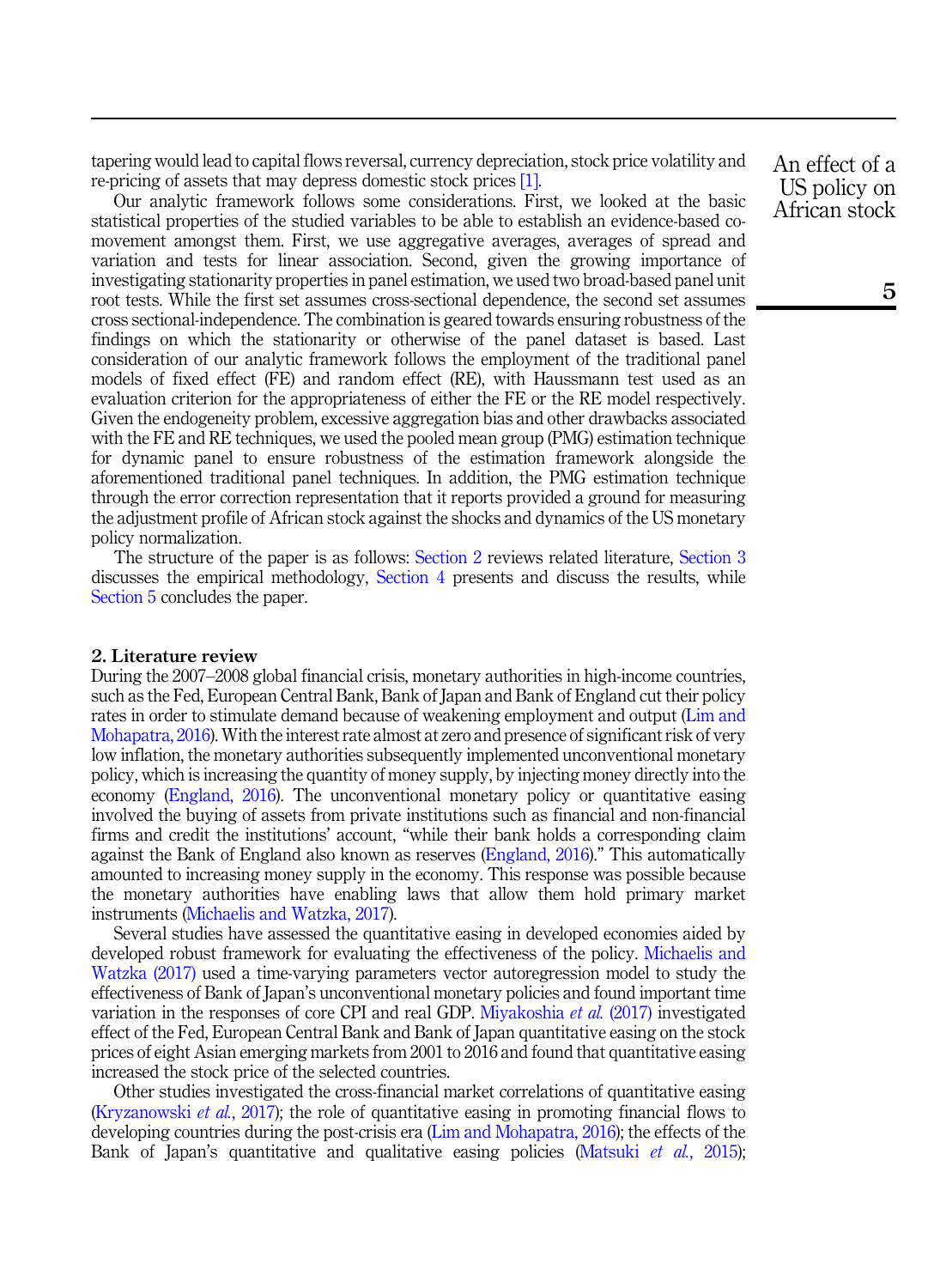effectiveness of the Fed quantitative easing policy (Belke *et al.*[, 2017\)](#page-14-0); the fiscal cost of exiting quantitative easing in Japan ([Fujiki and Tomura, 2017](#page-14-4)); impact of quantitative easing in Japan, United States, United Kingdom and Europe [\(Hausken and Ncube, 2013\)](#page-14-1); effect of quantitative easing on exchange rate [\(Kenourgiosa](#page-15-7) *et al.*, 2015); implications of qantitative easing on bank lending ([Bowman](#page-14-5) et  $al$ , 2015); counterfactional evaluations of quantiative easing ([Barroso](#page-14-6) *et al.*, 2016 and [Pesaran and Smith, 2016\)](#page-15-8) and the side effects of quantity easing on the bond market [\(Steeley, 2015\)](#page-16-1). Some scholars also used anecdotal evidence to demostrate the negative effect of quantitative easing on inflation, interest rates and exchange rates ([Brown, 2015](#page-14-7) and [Moosa, 2014\)](#page-15-9). All these studies posted mixed findings.

In the heat of the debate, the Fed in May 2013 announced its decision to normalize the unconventional monetary policy. The announcement and implementation of the policy has also prompted a new wave of research (see [Mishra](#page-15-1) *et al.*, 2014; Goes *et al.*[, 2017](#page-14-3) and [Matheson, 2015\)](#page-15-2). These studies focused on the spillover effects of monetary policy normalization on emerging markets, relying extensively on the well-established theory of external vulnerability and spillover theory. External vulnerability theory argues for the presence of contagion effect of macroeconomic risk from one country on another through multiple transmission mechanisms such as trade channel, financial channel, integration of international market channel and investment channel. It exemplifies how shocks emanating from a dominant country can rapidly propagate beyond the borders to affect macroeconomic outcomes in other countries and ultimately the global economy.

External vulnerability has been exacerbated by globalization and improvements in information communication technology, which eliminated some trade barriers, increased economic interconnectedness and accelerated the spread of economic risk across national boundaries ([Fratzscher](#page-14-8) et al., 2018; [Ahmed and Zlate, 2014](#page-13-2); [Tong, 2017;](#page-16-2) [Galariotis](#page-14-9) et al., [2018](#page-14-9); [Georgiadis, 2016](#page-14-10)). Spillover from dominant economies could threaten large-scale private sector defaults, trigger distressed assets sales and high bank insolvency, deplete external reserves and cause loss of market confidence in small economies ([Jimenez-](#page-15-10)[Rodriguez and Sanchez, 2005](#page-15-10) and [Lilien, 1982](#page-15-11)). The identified channels in extant literature are investment, trade, finance and integration of internal markets channels. Innovation in information technology appeared to have increased economic interconnectedness, eliminated some trade barriers and ultimately accelerated the spread of economic risk across national boundaries.

Majority of the studies found significant effect of external shocks on macroeconomic fluctuations ([Jimenez-Rodriguez and Sanchez, 2005](#page-15-10); [Lilien, 1982;](#page-15-11) [Orhan](#page-15-12) et al., 2016; [Ahmed and](#page-13-2) [Zlate, 2014](#page-13-2); and [Stolbova and Shchepeleva, 2016\)](#page-16-3). [Ahmed and Zlate \(2014\)](#page-13-2) argued that global risk appetite, absence of capital controls, US unconventional monetary policy and sensitivity to interest rate differentials between advanced and emerging economies are the major determinants of foreign portfolio investment from developed to emerging economies. Recent studies that investigated the spillover effects of US monetary policy normalization on emerging markets relied on the above theoretical framework. The basic assumption is that developments in the United States can affect the emerging financial markets contemporaneously, but developments in the emerging markets would not affect the United States.

Despite the overwhelming empirical evidence on the spillover effects from dominant economies to small economies, some studies have relegated the spillover theory to the background [\(Raddatz, 2007](#page-15-13) and [Tong, 2017](#page-16-2)). They argue that the vulnerability of any domestic economy to external shocks is transitory and does not necessarily result in significant output fluctuation. In their view, the effects of external shocks on macroeconomic fluctuations are passive, as internal shocks are the major predictors of macroeconomic fluctuations. [Raddatz \(2007\)](#page-15-13), for instance, used the VAR methodology to investigate the effects of external shocks on output volatility and found that internal shocks account largely for output fluctuations, while external shocks accounted for a small fraction of the variance.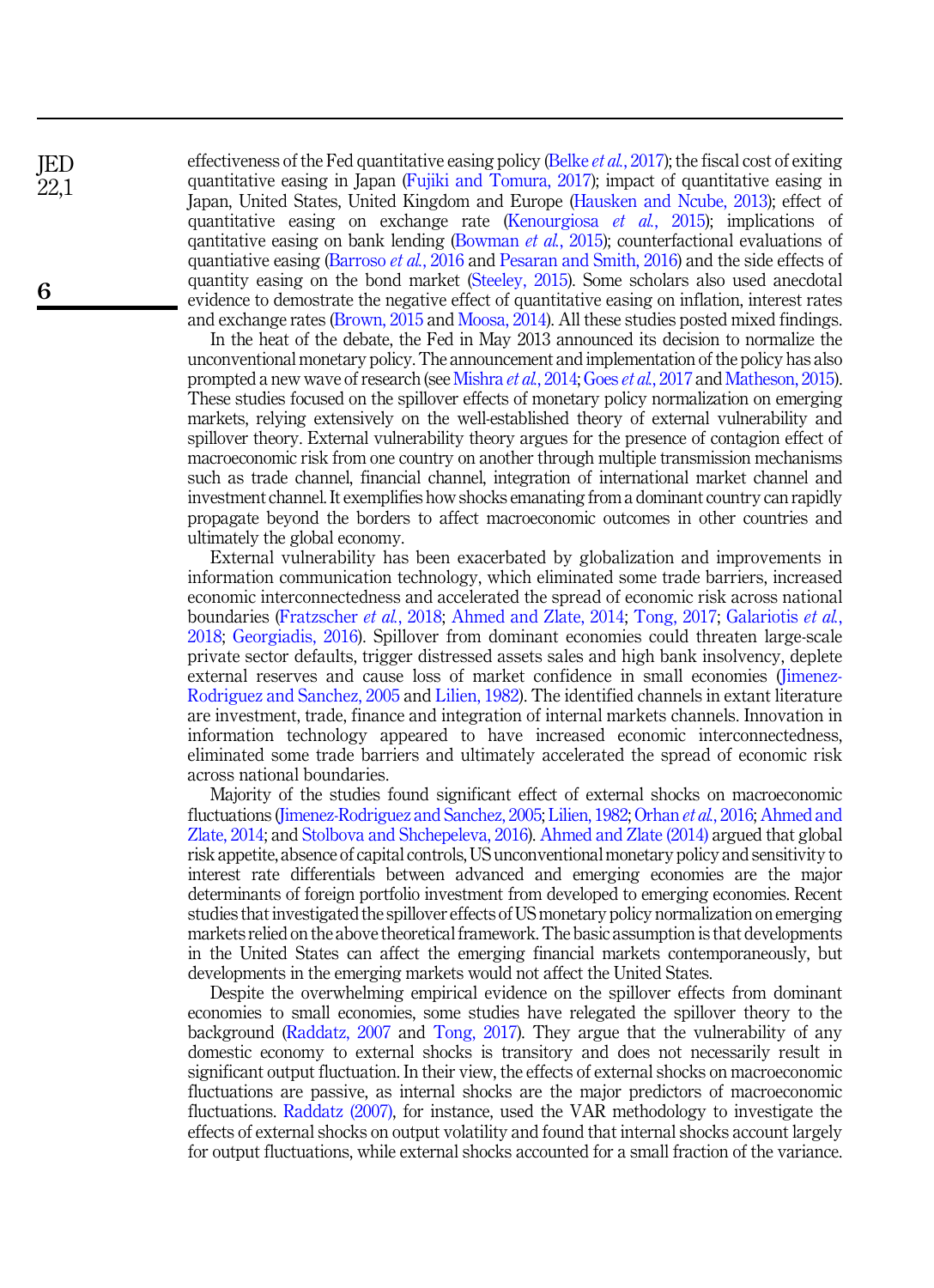[Tong \(2017\)](#page-16-2) used a panel of 257 banks across 26 countries to examine the effect of US monetary policy on global financial stability and found that internal factors such as capital control reduces the vulnerabilities of countries to external shocks.

Recent empirical studies on international spillovers used different methodologies. For instance, [Apostolou and Beirne \(2019\)](#page-14-11) used a two-step GARCH-in-mean approach, [Hanisch](#page-14-12) [\(2019\)](#page-14-12) used a multi-country structural dynamic factor model, [Rohit and Dash \(2019\);](#page-16-4) [Timmer](#page-16-5)  $(2018)$  and [Barbosa](#page-14-13) *et al.*  $(2019)$  use the global Var, while [Albagli](#page-13-3) *et al.*  $(2019)$  and [Avdjiev and](#page-14-14) [Hale \(2019\)](#page-14-14) used panel technique. [Bhattarai](#page-14-15) *et al.* (2019) used the Panel Var that US monetary policy shock has negative effect on stock prices and exchange rates in fourteen emerging market economies. [Barbosa](#page-14-13) et al. (2019) analyse that cross-border spillovers of monetary policy on sovereign debt crisis in Ireland and Portugal through credit growth and that monetary policy spillover from the US and UK affect the two countries through a heterogeneous transmission mechanisms. [Rohit and Dash \(2019\)](#page-16-4) examine the role of exchange rate regimes in explaining monetary policy spillover across advanced and emerging economies. They found that spillover is time-varying, and flexible exchange rate regime insulates economies from international shocks. [Timmer \(2018\)](#page-16-5) also contributed to the spillover debate by examining the effect of US spillover on corporate bond yields in emerging economies and found domestic policy rate is the most effective channel. The global Var and heterogeneous panel are the most used methodologies because they allow for the pooling of different countries at the same time.

The bulk of these papers focussed on developed economies, emerging markets (Indonesia, Mexico, Brazil, South Africa, Turkey and India) and Asian economies. Most African countries have small open economies with financial markets that are integrated with the global financial market. These African economies are not insulated from global shocks, as the experience of the 2007/2008 global financial crisis showed that the major source of transmitting external shocks to the African economy is the stock market and more particularly, portfolio flows. However, empirical literature that clarifies our understanding of the effect of US monetary policy normalization on African stock market is lacking or sparse. This study therefore fills this important gap in literature.

## <span id="page-4-0"></span>3. Methodology

3.1 Model, variable measurement and justification The basic functional relationship of this study is as follows:

ASTKPRICE = 
$$
f
$$
(USTBR, US10YBY, S\$P500, EXR)

In an estimable form, we present the equation as follows:

$$
\text{ASTKPRICE}_{it} = \theta_o + \theta_1 \text{USTBR}_{it} + \theta_2 \text{US10YBY}_{it} + \theta_3 \text{S\$P500}_{it} + \theta_3 \text{EXR}_{it} + \varepsilon_{it} \tag{1}
$$

where ASTKPRICE represents the stock market index that captures the changing average value of the share prices of all companies on the respective selected African stock exchanges; USTBR is the US treasury bill rate; US10YBY is the US ten-year bond yield; S\$P500 is the S\$P500 index; EXR is the US dollar to the local currency exchange rate of the selected African countries.  $\vartheta_o$  is the intercept,  $\theta_1$ ,  $\theta_2$ ,  $\theta_3$ ,  $\theta_4$  are the slopes of the respective explanatory variables and  $\varepsilon_{it}$  is the error term accounting for the unmodellable influencing factors in the panel framework.

Because the objective of the study is to investigate the contemporaneous effects of US monetary policy normalization on African stock market, we use variables that capture the transmission channels of the shocks from dominant economies to small economies. The variables are US Treasury bill, US 10-year bond, S&P 500, stock prices of African stock exchange and US dollar exchange rate to the domestic currencies of the selected countries. Because the focus is on stock prices, we use S&P 500 and stock prices of the selected countries. This is based on our assumption that portfolio reversal could take the form of An effect of a US policy on African stock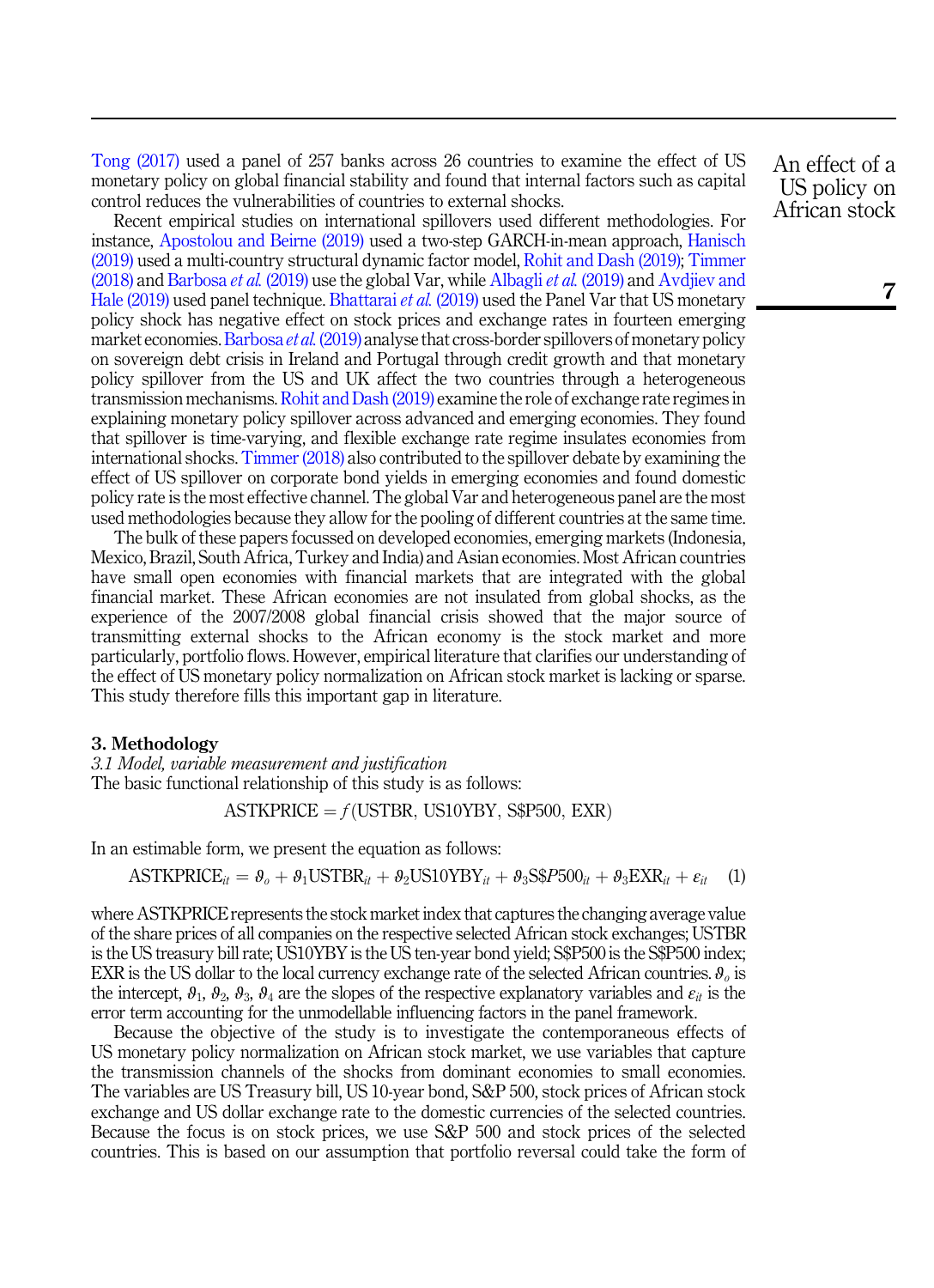portfolio investment, which could depress stock prices in the selected countries (see [Laeven](#page-15-14) [and Tong, 2012](#page-15-14); [Thanh](#page-16-6) et al., 2020; and [Kose and Unal, 2020](#page-15-15)). We suspect that tapering would lead to capital flows reversal, currency depreciation, stock price volatility and re-pricing of assets which may depress domestic stock prices. We introduced exchange rate into the equation because we assume exchange rate pass-through effect. Specifically, exchange rate channel is arguable one of the potent channels that global shocks contemporaneously affect stock markets (see also [Nilavongse](#page-15-16) et al., 2020; [Zeev, 2019](#page-16-7); [Malika and Umar, 2019](#page-15-17) and [De and](#page-14-16) [Sun, 2019\)](#page-14-16). Studies have also established that the tapering announcement had an immediate impact on US Treasury bill rate and US 10-year sovereign bond yield ([Mishra](#page-15-1) et al., 2014; [Goes](#page-14-3) et al.[, 2017](#page-14-3) and [Matheson, 2015](#page-15-2)). US 10-year bond yield added 20 basis points immediately after the announcement and 30 basis points in June 2013 after the Fed confirmed that unwinding would commence by the end of 2013 during the FOMC meeting in June 2013. These developments influenced our decision to introduce these variables in line with previous studies [\(Mishra](#page-15-1) et al., 2014; Goes et al.[, 2017](#page-14-3) and [Matheson, 2015](#page-15-2)).

# 3.2 Estimation framework

First, we explored the pre-estimation characteristics of the panel series by evaluating the descriptive statistics and stationarity properties of the variables with the view to satisfying ourselves of the goodness of the series. While it is common knowledge that the spread and aggregative tendencies of the series can be established through descriptive statistics; it is worthy to note that time series properties in panel data make the estimation of stationarity properties reasonably imperative.The expanding frontier of panel estimation techniques and time series into different topical areas creates a latitude for analysing relations in such a robust manner that was previously unthinkable. The due representation of the pre-estimation elements of the series under study would guide appropriate model selection devoid of specification bias. Second, a battery of panel estimation techniques is adopted to ensure a clear distinction between proof of evidence and power of tests. Given that there are no all-encompassing and exhaustive tests, this study deploys a selection of traditional panel models such as the fixed effect (FE) and random effect (RE) models while strengthening them with dynamic model like the pooled mean group estimation technique as proposed by [Pesaran and Shin \(1999\).](#page-15-18)

In substituting our variables into the fixed effect model, following [Brooks \(2014\)](#page-14-17), the FE model is presented below:

$$
\text{ASTKPRICE}_{it} = \varphi + \varphi_1 \text{USTBR}_{it} + \varphi_2 \text{US10YBY}_{it} + \varphi_3 \text{S\$P500}_{it} + \varphi_4 \text{EXR}_{it} + \lambda_i + v_{it} \quad (2)
$$

 $\lambda_i$  is a time-varying intercept that captures all of the variables that affect  $Y_{it}$  that vary over time but are constant cross-sectionally [\(Brooks, 2014](#page-14-17)).

<span id="page-5-0"></span>The random effect model on the other hand follows the form presented below:

ASTKPRICE<sub>it</sub> = 
$$
\varphi + \varphi_1 \text{USTBR}_{it} + \varphi_2 \text{US10YBY}_{it} + \varphi_3 \text{S$P500}_{it} + \varphi_4 \text{EXR}_{it} + (\varepsilon_{it} + \mu_{it})
$$
 (3)

 $\varepsilon_{it}$  measures the random deviation from the global or common intercept term  $\alpha$ , subscript "it" represents the combination of individuality and time and  $\mu_{it}$  = the regular error term = the regular error term.

The dynamic panel estimation method used as an addition to the traditional panel estimation technique is the pooled mean group (PMG) test. [Pesaran](#page-15-19) et al. (1999) suggest two estimators that resolve bias in the face of likely heterogeneous panel. These are the mean group (MG) and PMG models. According to [Pesaran](#page-15-19) et al. (1999), the MG estimators are consistent and have asymptotic normal distribution for N and T that are sufficiently large. However, because of its inconsistency in the face of small T, it can become quite biased for which cause the PMG occupies an intermediate position between MG and the fixed effect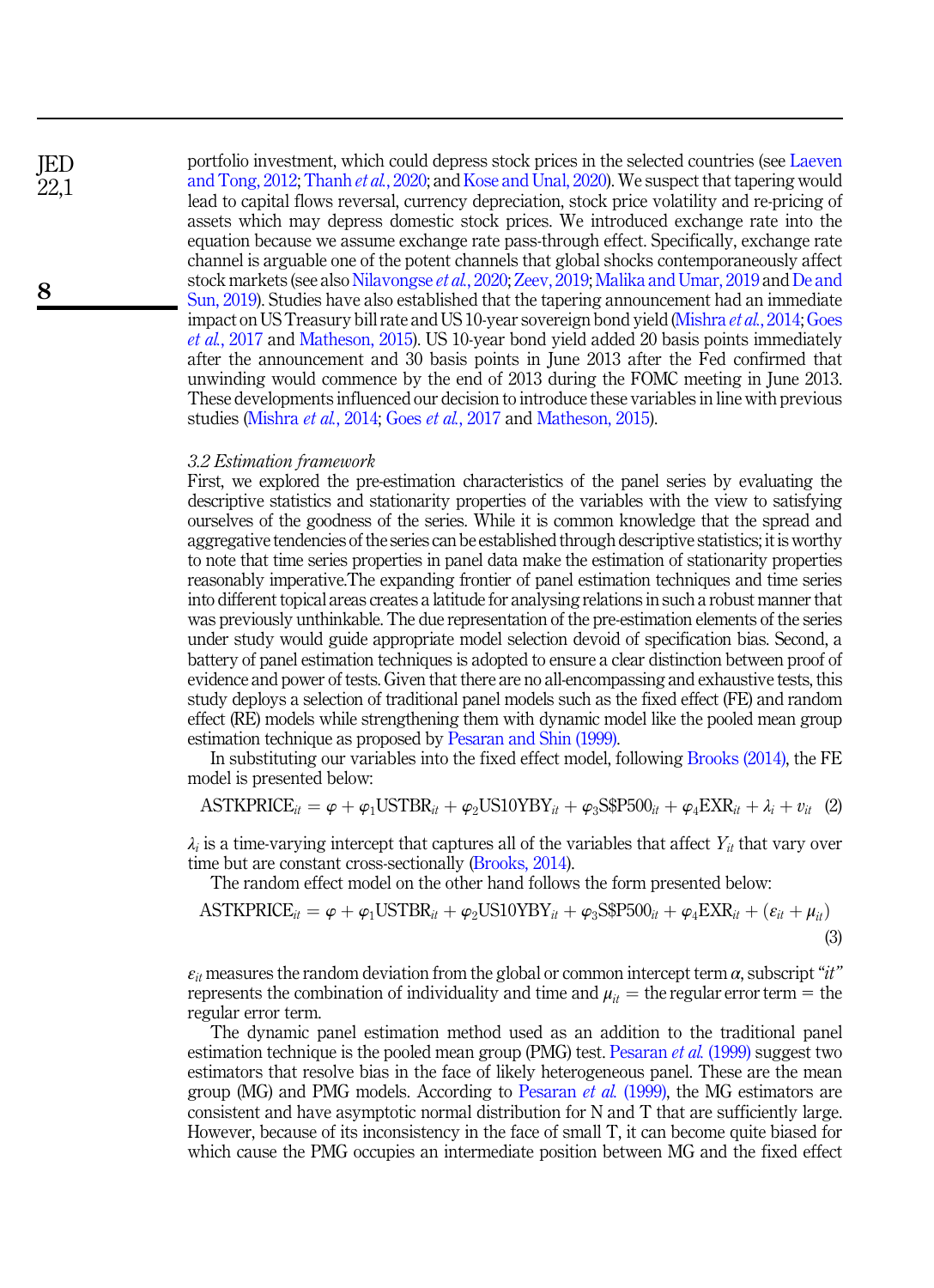model. It does this by the short-run coefficients to vary and the long-run coefficient pooled across cross-sections. Hence, PMG combines the efficiency of pooled estimations while overtaking the inconsistencies arising from pooling heterogeneous dynamic relationship. It is on the basis of this that the PMG is used side by side with the traditional panel technique.

Third, it is quite obvious that elasticities are usually of interest. More so, we are focused on the elasticity of African stock prices to the normalization of US monetary policy. However, the speed at which the process takes place is of policy relevance. How quickly African stock prices respond to changes in the explanatory variables under study is important for understanding not just future effects that may occur as a result of changes in the policy directions of the impacting financial system (US) but also the speed at which such changes are transmitted. This is what the error correction representation from the PMG model unveils in

this study. The PMG for this study is as specified in Eqn 4 below:  
\n
$$
y_{it} = \sum_{j=i}^{n} \gamma_{ij} y_{i,t-j} + \sum_{j=0}^{m} \partial_{ij} x_{i,t-j} + \mu_i + \varepsilon_{it}
$$
\n(4)

whare:  $y =$  ASTKPRICE the stock market index;  $x =$  USTBR, US10YBY, EXR.

 $x_{i,t}(kx1)$  is the vector of the explanatory variables for the group i,  $\mu$  representing the fixed effects and the coefficients of the lagged dependent variables.  $\lambda_{ij}$  is scalar, and  $\delta_{ij}$  is  $(kx1)$ coefficient vector.

[Eqn 4](#page-5-0) is reparametrized in a vector error correction framework as with the  $x$  and  $y$ variables fully substituted:

iables fully substituted:  
\n
$$
\Delta \text{ASTKP}_{it} = \sigma_i(\text{ASTKP}_{i,t-1} - \beta_i \text{USTBR}_{i,t-1} - \beta_i \text{US10YBY}_{i,t-1} - \beta_i \text{EXP}_{i,t-1}) + \sum_{j=1}^{n-1} \delta_{ij} \Delta \text{ASTKP}_{i,t-j} + \sum_{j=0}^{m-1} \delta'_{ij} \text{USTBR}_{i,t-j} \mu_i + \sum_{j=0}^{m-1} \delta'_{ij} \text{US10YBY}_{i,t-j} \mu_i + \sum_{j=0}^{m-1} \delta'_{ij} \text{SSP500}_{i,t-j} \mu_i + \sum_{j=0}^{m-1} \delta'_{ij} \text{EXP}_{i,t-j} \mu_i + \epsilon_{it}
$$
\n(5)

We conclude our estimation by not just drawing inferences but looking first at some diagnostic tests largely aimed at confirming the reliability and validity of our estimates.

# 3.3 Data

The data for the study are a longitudinal dataset of six stock markets'index in Africa selected on the basis of activity and availability. Given that the US normalization took place in May 2013, the study adopts a daily panel series for the US and the studied countries covering May 1, 2013 to December 31, 2018. The lower limit of the sample period is determined by the announcement date of the normalization policy, and upper limit is determined by the need to ensure currency of data.

# <span id="page-6-0"></span>4. Results

#### 4.1 Statistical and other properties of the series

First, we show the basic descriptive statistics of the series as contained in [Table 1](#page-7-0) reflecting aggregative averages like the mean, median and the measures of dispersion such as the standard deviation interspersed by the minimum and maximum. One obvious factor is the high standard deviation of the stock prices. This can be linked to the volatility caused by the transmission effect of the normalization policy on the studied stock markets. It is noteworthy that the stock prices of African countries show greater volatility, as shown by the standard An effect of a US policy on African stock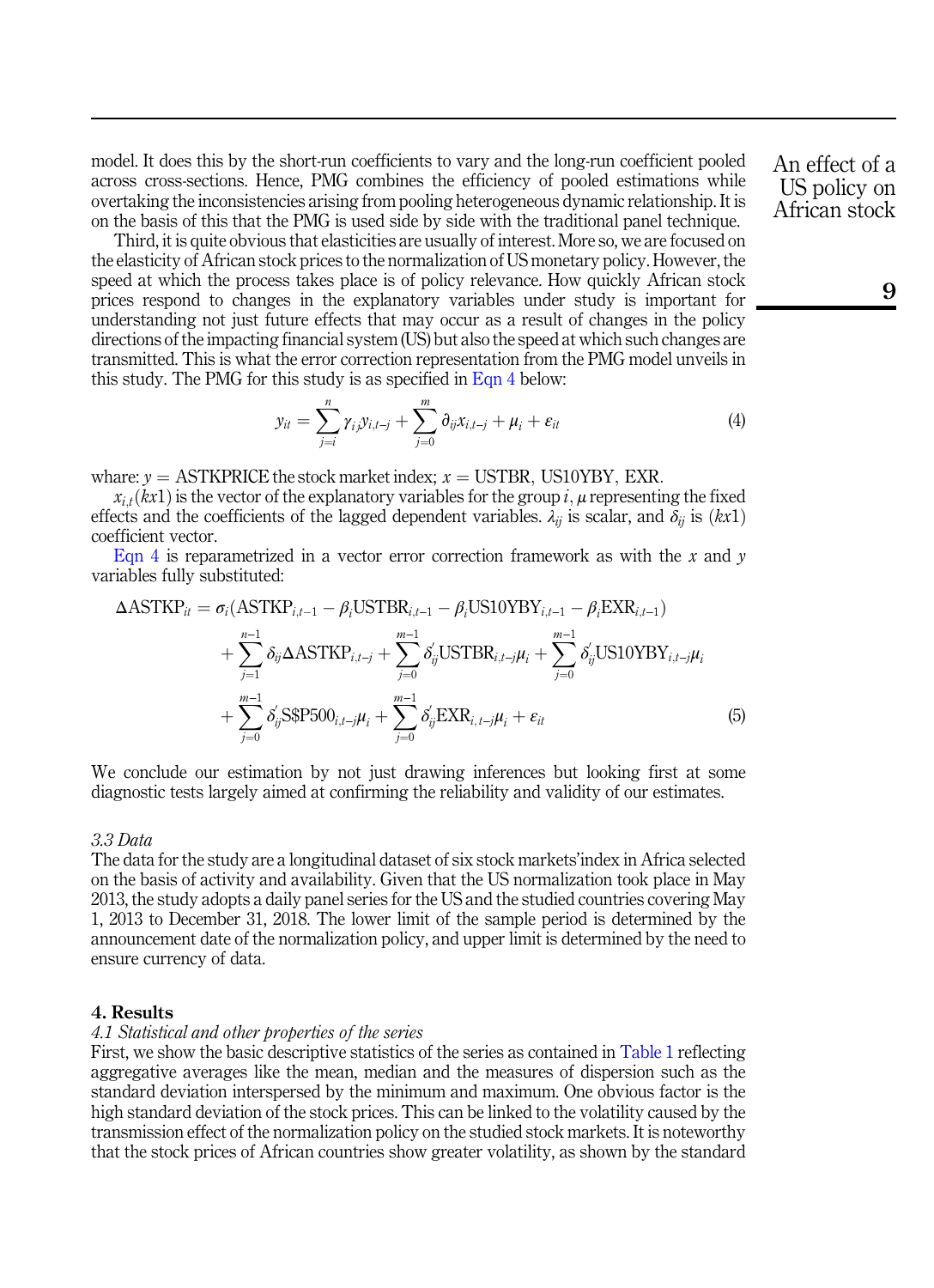|                                               | Mean                                                          | <b>Median</b>           | Maximum                              | Minimum              | Std. Dev                      | Skewness | Kurtosis | Jar. Bera                              | .<br>Fot |
|-----------------------------------------------|---------------------------------------------------------------|-------------------------|--------------------------------------|----------------------|-------------------------------|----------|----------|----------------------------------------|----------|
| 3XR<br>STKPRICE<br>US10YBY<br>S&P500<br>USTBR | 52.5                                                          | 9.6                     | 362.6<br>39772.8<br>3914.0<br>2914.0 | 0.2<br>$\frac{1}{2}$ | 7.0<br>970<br>0.21621<br>1.52 |          |          | 32 4 1 1 2 9<br>3 3 1 1 2 9<br>3 3 2 9 |          |
|                                               | $\begin{array}{c} 5914.7 \\ 2.6 \\ 1754.5 \\ 0.4 \end{array}$ | 352.5<br>794.2<br>794.2 |                                      |                      |                               |          | 23       |                                        | ≍        |
|                                               |                                                               |                         |                                      | $\frac{15}{250}$     |                               |          | ق        |                                        |          |
|                                               |                                                               |                         |                                      |                      |                               |          |          |                                        |          |
|                                               |                                                               |                         |                                      |                      |                               |          |          |                                        |          |

Table 1. Basic descriptive statistics

<span id="page-7-0"></span>10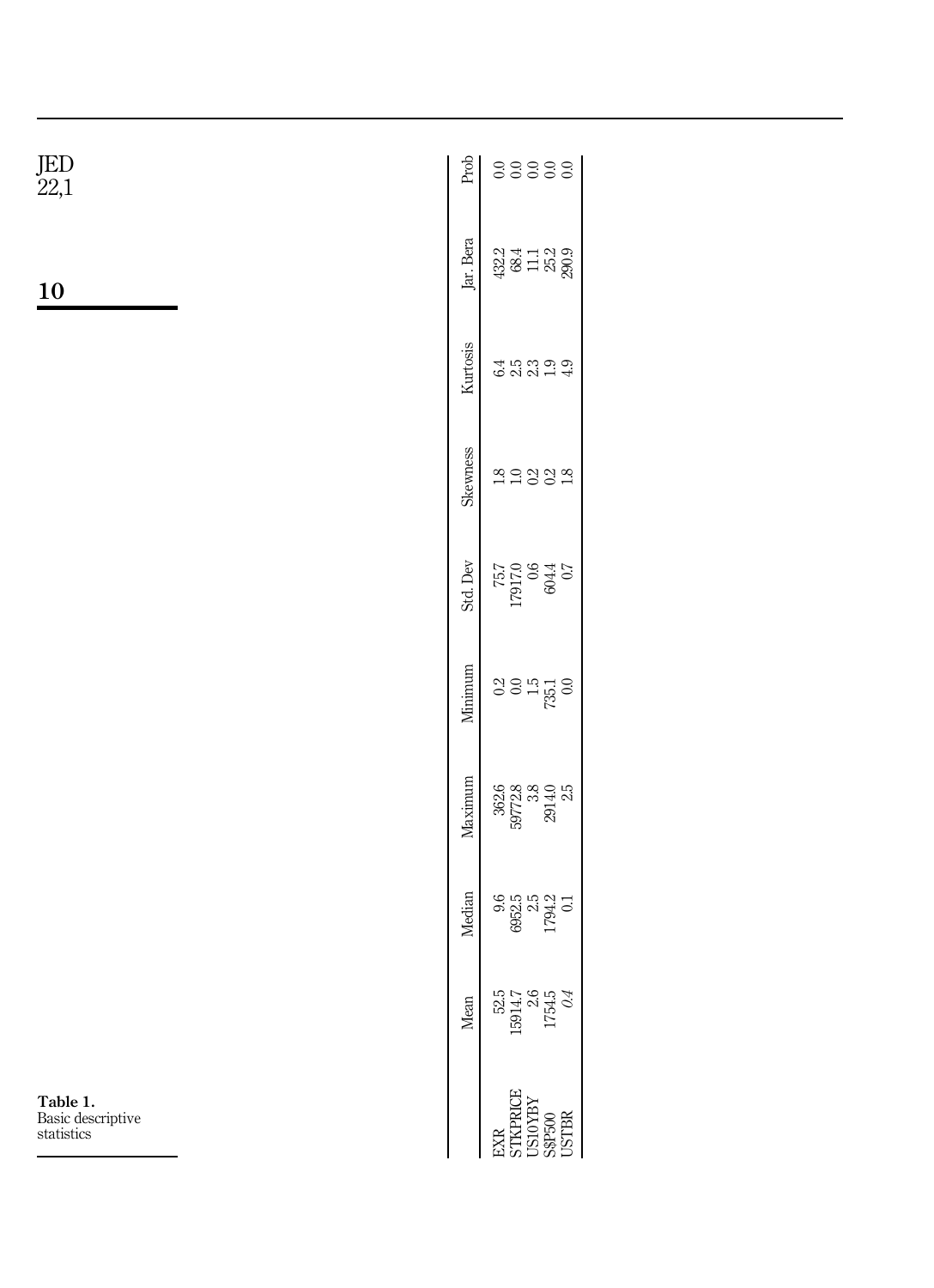deviation. This arguably could be attributed to the systemic and operational instability that characterize stock markets in developing countries of which African economies are inclusive.

Figure 1 below further stresses the oscillatory characteristics of the stock market variables in reaction to the normalization policy transmitters. It is evident that volatility pooling abound for all the countries, as periods of low volatility is succeeded by periods of low volatility, vice versa. The graphs show a possible infiltration of additive outlier around 2013, suggestive of the impact of the normalization which took effect on May 2013 in the United States.

Similarly, the possible degree and direction of linear association amongst the studied variables are shown in [Table 2](#page-9-0). African stock prices are found to positively and significantly correlate with EXR, S\$P500; with US10YBY and USTBR showing positive but nonsignificant correlation.

Second, [Table 3](#page-10-0) presents a summary of panel unit root tests following two broad shades of thought. This is a combination of tests that assume cross-sectional dependence with those that assume cross-sectional independence. This study uses four variants of panel unit root tests to expose the stationarity properties of the datasets. Levin *et al.*[, \(2002\),](#page-15-20) Im *et al.*[, \(2003\)](#page-15-20)



An effect of a US policy on African stock

Figure 1. Country-specific first difference plot of the studied variables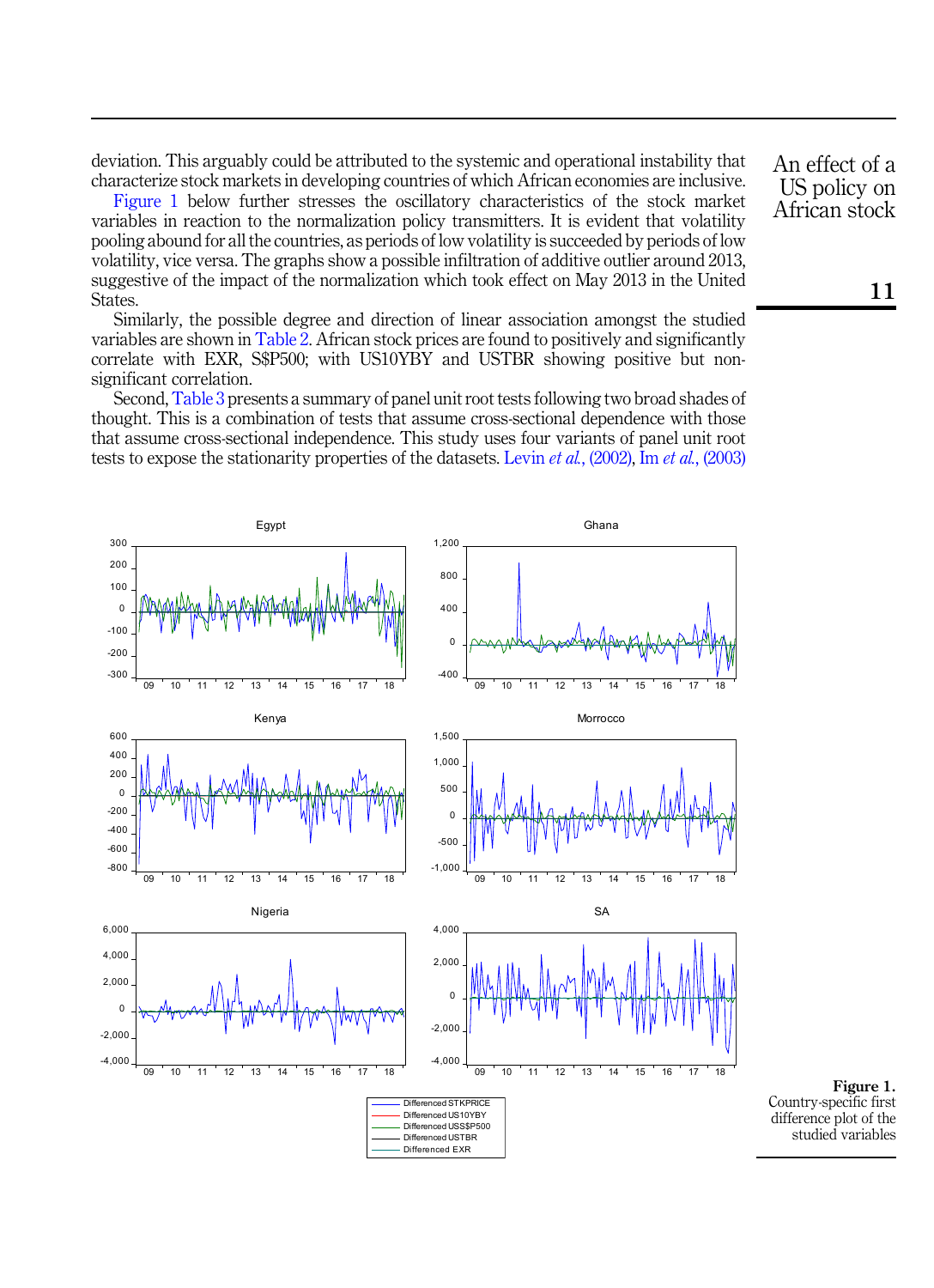<span id="page-9-0"></span>and [Maddala and Wu \(1999\)](#page-15-21) observe that ADF Fisher and [Choi \(2001\)](#page-14-18) and PP Fisher as used agree to the fact that the series are largely I(0) with the exception of S\$P500 that is I(1) following LLC only while others adjudged it to be an I(0). This obviously justifies the use of the FE and RE as well as the PMG panel estimation techniques.

Third, the results of the three-pronged panel estimations are presented in [Table 4](#page-11-0). It can be observed that the FE and RE are consistent across the variables studied. EXR, US10YBY and USTBR were all found to be negatively significant at the 0.05 level of significance, and S\$P500 proved to have positive and significant effect on the stock prices of the investigated African countries.

Fifth, the results of the PMG are presented in column four of [Table 4](#page-11-0). The results agree with the FE and RE models to a very large degree if not in its entirety. Stock price is found to be a negative function of EXR, US10YBY, USTBR and positive function of S\$P500. The point of departure between the FE and RE versus PMG is in the direction of significance. EXR, USTBR and S\$P500 maintained their significance across all the models, but US10YBY is found to be non-significant in the PMG model.

Last, the error correction representation of the PMG model is shown at the lower part of column 4 in [Table 4.](#page-11-0) This shows the speed of adjustment of African stock prices to the normalization policy transmitters. The error correction term which is -0.234 or 23.4% as shown in [Table 4](#page-11-0) is negatively significant indicating that it is rightly signed, suggesting a certain convergence to long-run equilibrium from short-run deviation by African stock prices in reaction to the normalization policy. Given that the data sets are of monthly frequency; it implies that such deviations are corrected within five months. This suggests an appreciable speed of adjustment and responsiveness of stock prices to the shocks and dynamics of the US normalization policy. Summarily, it is empirically evident that the African stock prices over the investigated period responded to the US monetary policy normalization in a very certain and deterministic department.

#### 4.2 Implications of the results

Extensive research efforts have been deployed towards the investigation of the effect of international spillovers on less dominant economies. The focal roles of the US economy in the world trade and financial flows have rendered it as a good specimen for the evaluation of the transmission effect of macroeconomic shocks to foreign economies. The transmission channels identified are trade channel, financial channel, integration of international market channel and investment channel, credit channel, risk-taking channel and expectation channel. Therefore, this paper is predicated on how developments in the US money and capital market, with particular emphasis on the normalization policy spillover affects selected African stock market. This was done using the S&P500, US Treasury bill rate, US

|                                                                                                            | Х                                                                                                                                                       | V                                                                                                                                 | Correlation                                                                                                                      | t-Statistic                                                                                                                      | Probability                                                                                      |
|------------------------------------------------------------------------------------------------------------|---------------------------------------------------------------------------------------------------------------------------------------------------------|-----------------------------------------------------------------------------------------------------------------------------------|----------------------------------------------------------------------------------------------------------------------------------|----------------------------------------------------------------------------------------------------------------------------------|--------------------------------------------------------------------------------------------------|
| Table 2.<br>Correlational matrices<br>of African stock prices<br>and US normalization<br>policy reflectors | <b>STKPRICE</b><br>US10YBY<br>US10YBY<br>S\$P500<br>S\$P <sub>500</sub><br>S\$P <sub>500</sub><br><b>USTBR</b><br><b>USTBR</b><br><b>USTBR</b><br>USTBR | <b>EXR</b><br>EXR<br><b>STKPRICE</b><br><b>EXR</b><br><b>STKPRICE</b><br>US10YBY<br>EXR.<br><b>STKPRICE</b><br>US10YBY<br>S\$P500 | 0.334026<br>$-0.086578$<br>$-0.051393$<br>0.079159<br>0.200968<br>$-0.271126$<br>$-0.012843$<br>0.096103<br>0.143780<br>0.720432 | 7.140564<br>$-1.751078$<br>$-1.036907$<br>1.600032<br>4.133727<br>$-5.675624$<br>$-0.258808$<br>1.945419<br>2.927494<br>20.93115 | 0.0000<br>0.0807<br>0.3004<br>0.1104<br>0.0000<br>0.0000<br>0.7959<br>0.0524<br>0.0036<br>0.0000 |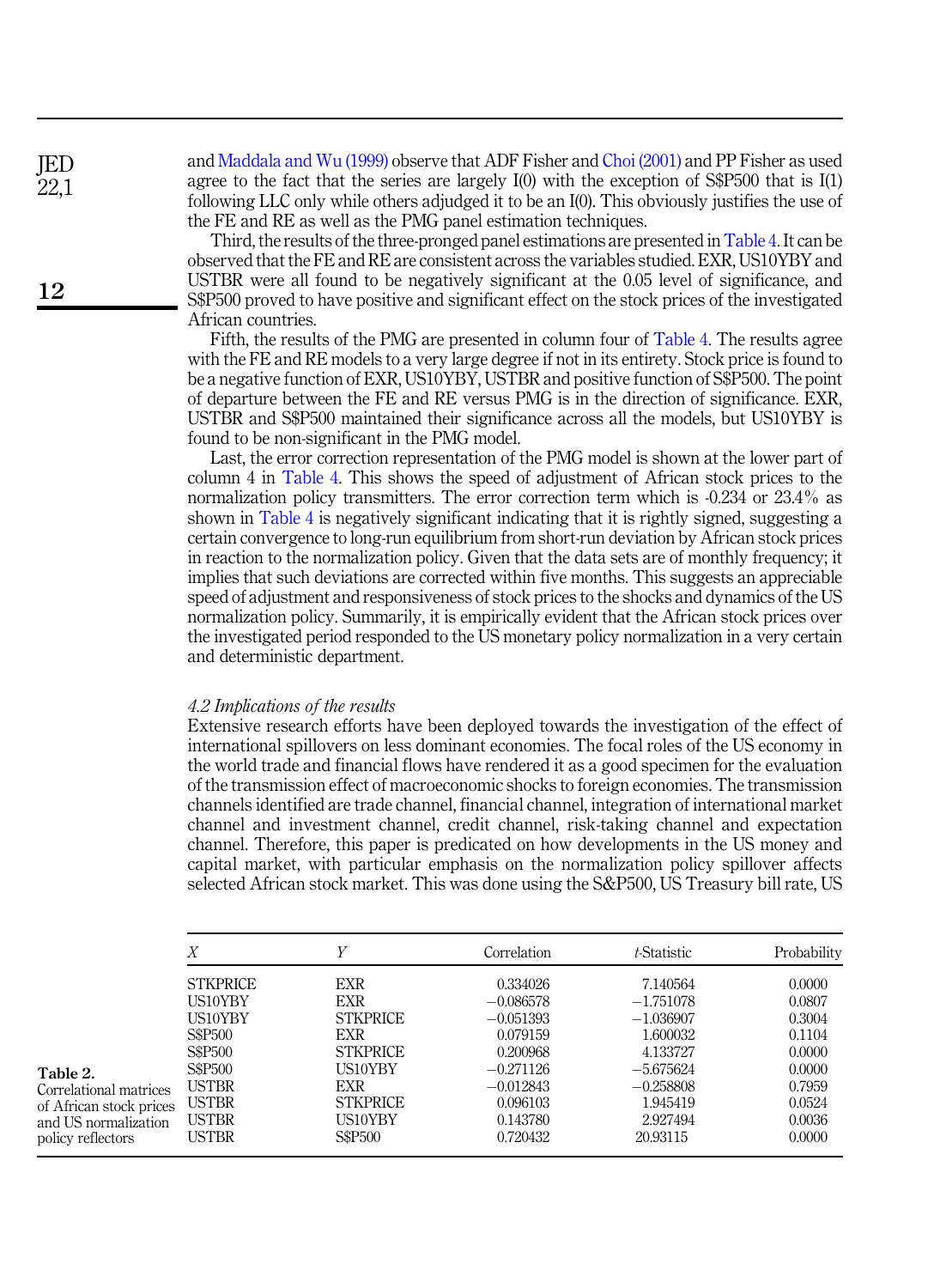<span id="page-10-0"></span>

|                | integration<br>Order of | <u>aaaaa</u>                                                                                                                                                                            | An effect of a<br>US policy on<br>African stock |
|----------------|-------------------------|-----------------------------------------------------------------------------------------------------------------------------------------------------------------------------------------|-------------------------------------------------|
| PP Fisher      | Test stat               | $\begin{array}{c} 201.49\,(\rho=0.000)\\ 190.52\,(\rho=0.000)\\ 183.53\,(\rho=0.000)\\ 206.75\,(\rho=0.000)\\ 206.75\,(\rho=0.000)\\ 199.17\,(\rho=0.000) \end{array}$                  | 13                                              |
|                | integration<br>Order of | <u>aasaa</u>                                                                                                                                                                            |                                                 |
| ADF-Fisher     | Test stat               | $\begin{array}{l} 77.99 \; \phi = 0.0000 \\ 84.11 \; \phi = 0.0000 \\ 87.23 \; \phi = 0.0000 \\ 68.06 \; \phi = 0.0000 \\ 68.06 \; \phi = 0.0000 \\ 81.95 \; \phi = 0.0000 \end{array}$ |                                                 |
|                | integration<br>Order of | <u> ବ୍ରତ୍ତ୍ର ବ୍ର</u>                                                                                                                                                                    |                                                 |
| E <sub>S</sub> | Test stat               | 7.80 $\phi$ = 0.000)<br>8.33 $\phi$ = 0.000)<br>8.38 $\phi$ = 0.000)<br>8.93 $\phi$ = 0.000)<br>6.93 $\phi$ = 0.000)                                                                    |                                                 |
|                | integration<br>Order of | <u>edaas</u>                                                                                                                                                                            |                                                 |
| Э              | Test stat               | ବିବିବିବି<br>$\tilde{\rm o}$<br>ತ್ರತ್ವತ್ವ<br>$3.25 \phi = 0$<br>$3.15 \phi = 0$<br>$3.71 \phi = 0$<br>$3.50 \phi = 0$<br>$5.56 \phi = 0$                                                 |                                                 |
|                | Variables               | KPRICE<br><b>ISIOYBY</b><br>S\$P500<br>USTBR<br>EXR                                                                                                                                     | Table 3.<br>Summary of panel unit<br>root tests |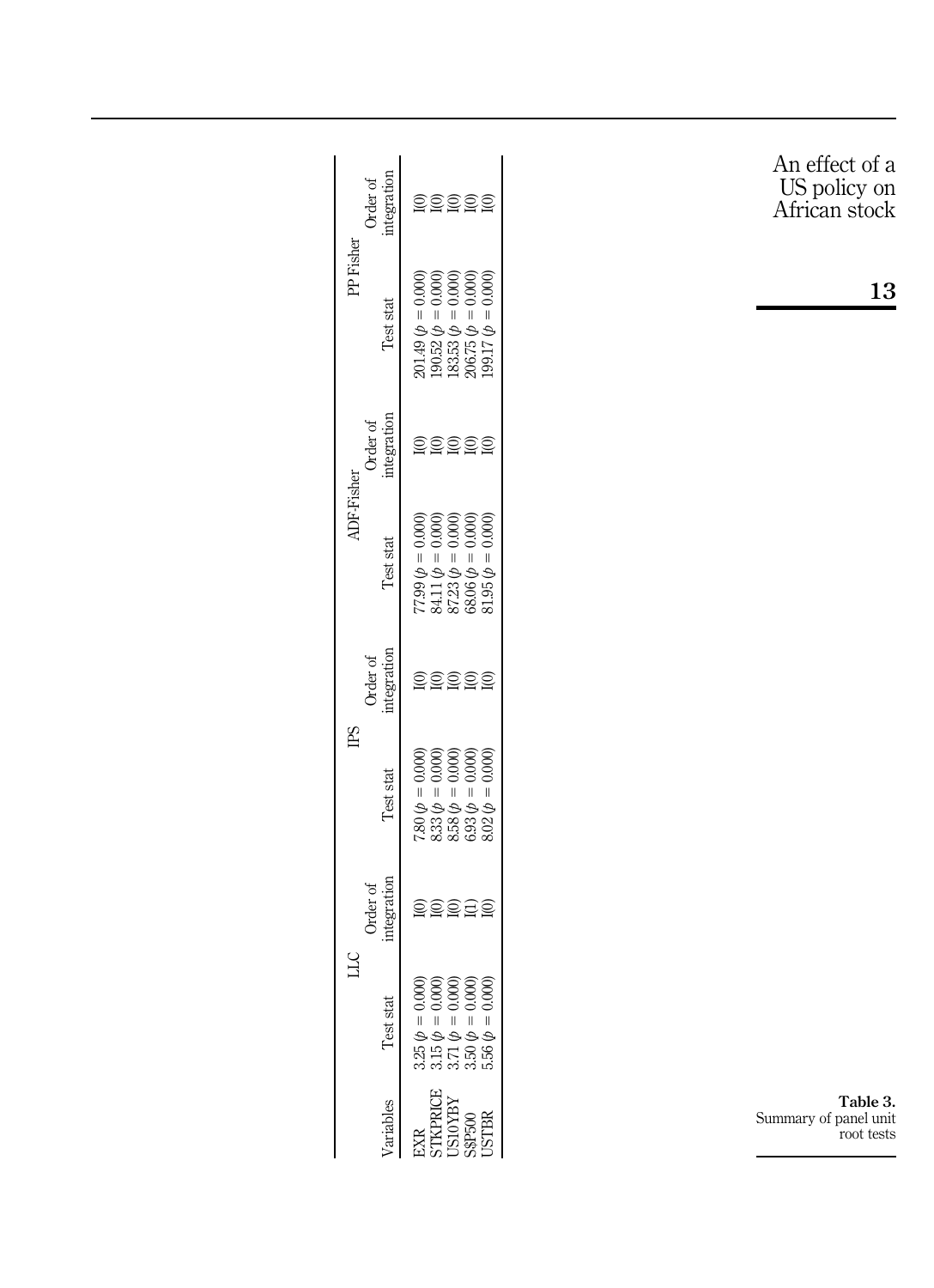<span id="page-11-0"></span>

| JED<br>22,1<br><b>14</b>                    | $STKP = f(USTBR, US10YBY, SSP500, EXR)$<br><b>PMG</b> | $\begin{array}{l} \varphi = -0.02;\,t = 1.27;\,\beta\!>\!0.05\\ \varphi = 0.71;\,t = 10.58;\,\beta\!>\!0.05\\ \varphi = -0.09;\,t = 4.71;\,\beta\!>\!0.05\\ \varphi = -0.01;\,t = 3.40;\,\beta\!>\!0.05 \end{array}$                                                                         | $\varphi = -0.234; t = 2.45; \rho < 0.05$<br>ŅД<br>XA<br>XA                                                                      |
|---------------------------------------------|-------------------------------------------------------|----------------------------------------------------------------------------------------------------------------------------------------------------------------------------------------------------------------------------------------------------------------------------------------------|----------------------------------------------------------------------------------------------------------------------------------|
|                                             | $STKP = f(USTBR, US10YBY, SSP500, EXR)$<br>RE         | $\begin{array}{l} \varphi = -801.9; \, t=2.65; \, p<0.05 \\ \varphi = 6.06; \, t=2.65; \, p<0.05 \\ \varphi = -1330.7; \, t=3.71; \, p<0.05 \\ \varphi = -46.75; \, t=14.92; \, p<0.05 \end{array}$                                                                                          | Preferred (Chi-square 0.035885(4)<br>$p-value = 0.9998$<br>$31.5(\mathcal{O}.\mathcal{O}O\mathcal{O})$<br>$24\%$<br>$\mathbb{M}$ |
|                                             | JSTBR, US10YBY, S\$P500, EXR)<br>뚣<br>$\Delta T = f($ | $-803$ ; $t = 2.65$ ; $p < 0.05$<br>$6.06$ ; $t = 8.58$ ; $p < 0.05$<br>$-1329.6$ ; $t = 3.71$ ; $p < 0.05$<br>$\varphi = -803; t = 2.65; \rho < 0.05$<br>$\varphi = 6.06; t = 8.58; \rho < 0.05$<br>$\varphi = -1329.6; t = 3.71; \rho < 0.05$<br>$\varphi = -46.8; t = 14.95; \rho < 0.05$ | 3433.6(0.0000)<br>$98\%$<br>ŃА                                                                                                   |
| Table 4.<br>Summary of panel<br>estimations | Parameters                                            | USIOYBY<br>S\$P500<br>USTBR<br>EXR                                                                                                                                                                                                                                                           | Diagnostic Tests<br>R <sup>2</sup><br>F-stat<br>ECM<br>Haussmann<br>Haussmann                                                    |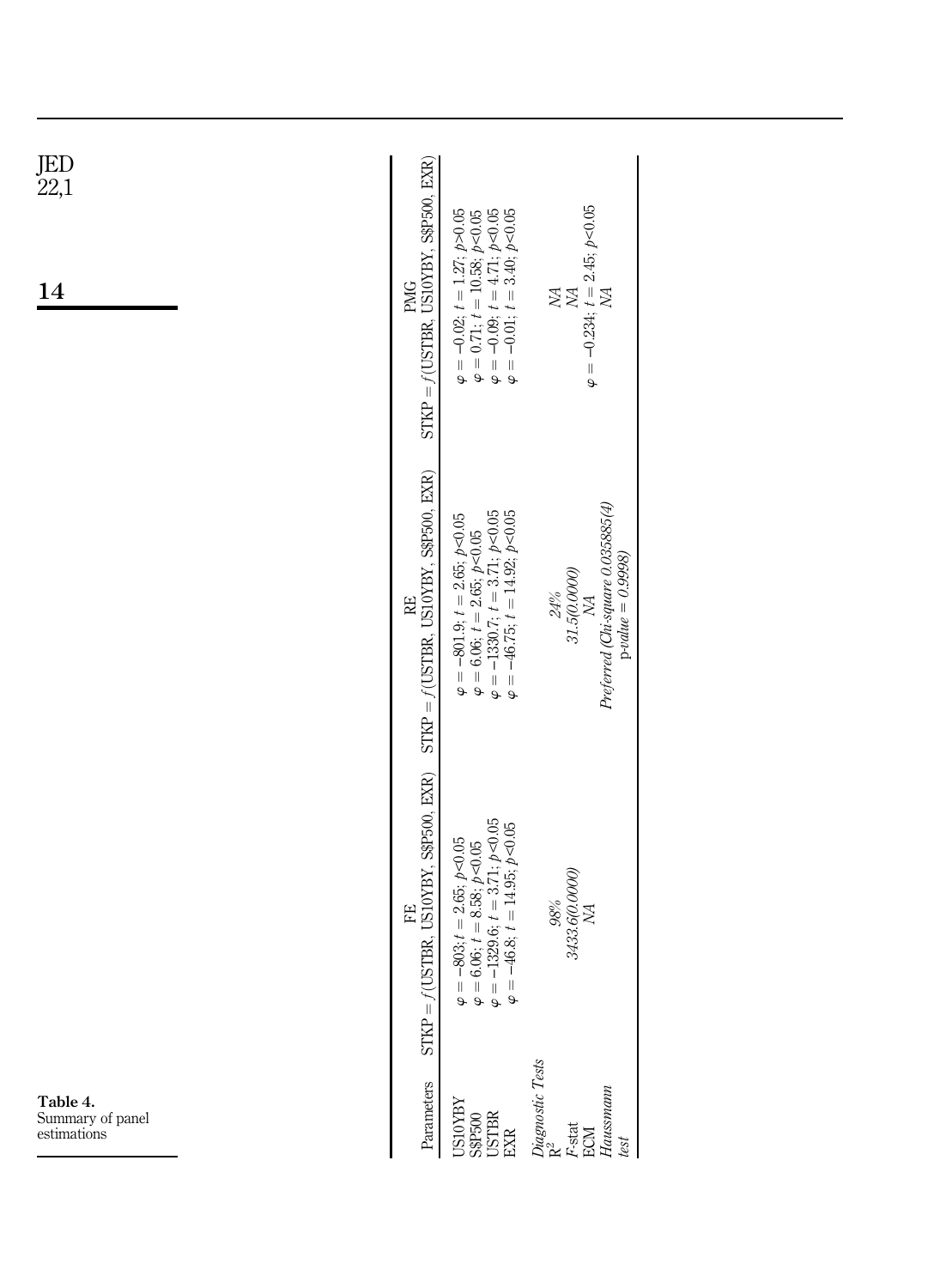generic 10-year bond yield and the stock market index of the African countries in focus. Given that the spillover manifests through capital reversals, the introduction of the US to domestic exchange rate of the selected countries was considered essential for the investigation.

Notably, the estimated coefficients of S&P500 are positive and statistically significant, implying positive spillover effect from US stock exchange to African stock market during the period of monetary policy normalization. This seems to run against the a priori expectation that portfolio reversals would have bearish and bullish effects on Africa and US stock markets respectively; due to portfolio reversal to the US stock market. This result however could be explained by the timing of the study and global developments like the trade war between the US and China, Trump effects and heightened uncertainties in the global economy. [Mishra](#page-15-1) et al. [\(2014\)](#page-15-1), for instance, showed that on average, equity market fell by 13¾% in Indonesia, Turkey, Brazil, India and South Africa three months after the normalization announcement. The global tension and international developments would have influenced investors' preference for fixed securities as a hedge against global uncertainty. Such developments would tremendously depress the stock market of developed and developing economies.

The estimated coefficient of US local currency exchange rate was negative and statistically significant across the three models. The result revealed that currency depreciation arising from capital flows due to progressive monetary tightening by the Fed produced depressing effects on African stock markets. This is consistent with the study of [Mishra](#page-15-1) *et al.* (2014) which revealed that emerging markets exchange rates depreciated by 13½% three months after the normalization announcement. This exchange rate depreciation could also explain the resurgence of moderate inflationary pressure in some African economies.

The US Treasury bill rate is negative, significant and highly persistent in all the models. It shows that investment is a clear channel of external vulnerabilities because rational investors are expected to move their capital to destinations with relatively higher yield and lower risk. The finding also supports our expectation that tapering would lead to capital flows reversal, re-pricing of assets and depressed domestic stock prices in developing economies. The US generic ten-year bond yield had conflicting outcomes across the models. In the FE and RE models, the estimated coefficients of the US10YBY were negative and statistically significant. However, the variable was negative and not statistically significant in the PMG model. The result tends to suggest that bond yield is not a clear channel of external vulnerabilities to the African stock market, which is consistent with the findings of Tule et al. [\(2019\)](#page-16-8). The result could be explained by the reaction function of monetary and fiscal authorities in developing economies after the tapering signal and the simultaneous lag effect. [Matheson \(2015\)](#page-15-2) showed that Fed tapering announcement led to a rise in Brazil's 10-year bond yield by around 150bps, and [Mishra](#page-15-1) et al.  $(2014)$  revealed that average bond yield rose by  $2\frac{1}{2}\%$  points in emerging markets. According to Tule *et al.* [\(2019\)](#page-16-8), the announcement effect of tapering increased US 10year bond by 36 basis point from 2.13% in May 2013 to 2.49% in June, while Nigeria's 10-year bond yield overshot the previous value immediately after the announcement by 140 basis points from 4.44% in May 2013 to 5.84% in June 2013.

More importantly, the findings of this paper have two implications. First, most foreign capital inflows to the African stock market are short-term investments in search of immediate profit. Second, the findings strengthen the practical validity of the theoretical interlinkage between monetary policy communication, risk-taking channel and expectation channel. Forward-looking monetary policy communication with uncertainties as characterized by the Fed normalization policy has adverse effect on long-term expectation or forecast of investors. This is in addition to the influence on investors' preference for short-term securities – in this case, Treasury bill. This is with the ultimate goal of minimizing risk exposure or hedge against long-term uncertainties.

An effect of a US policy on African stock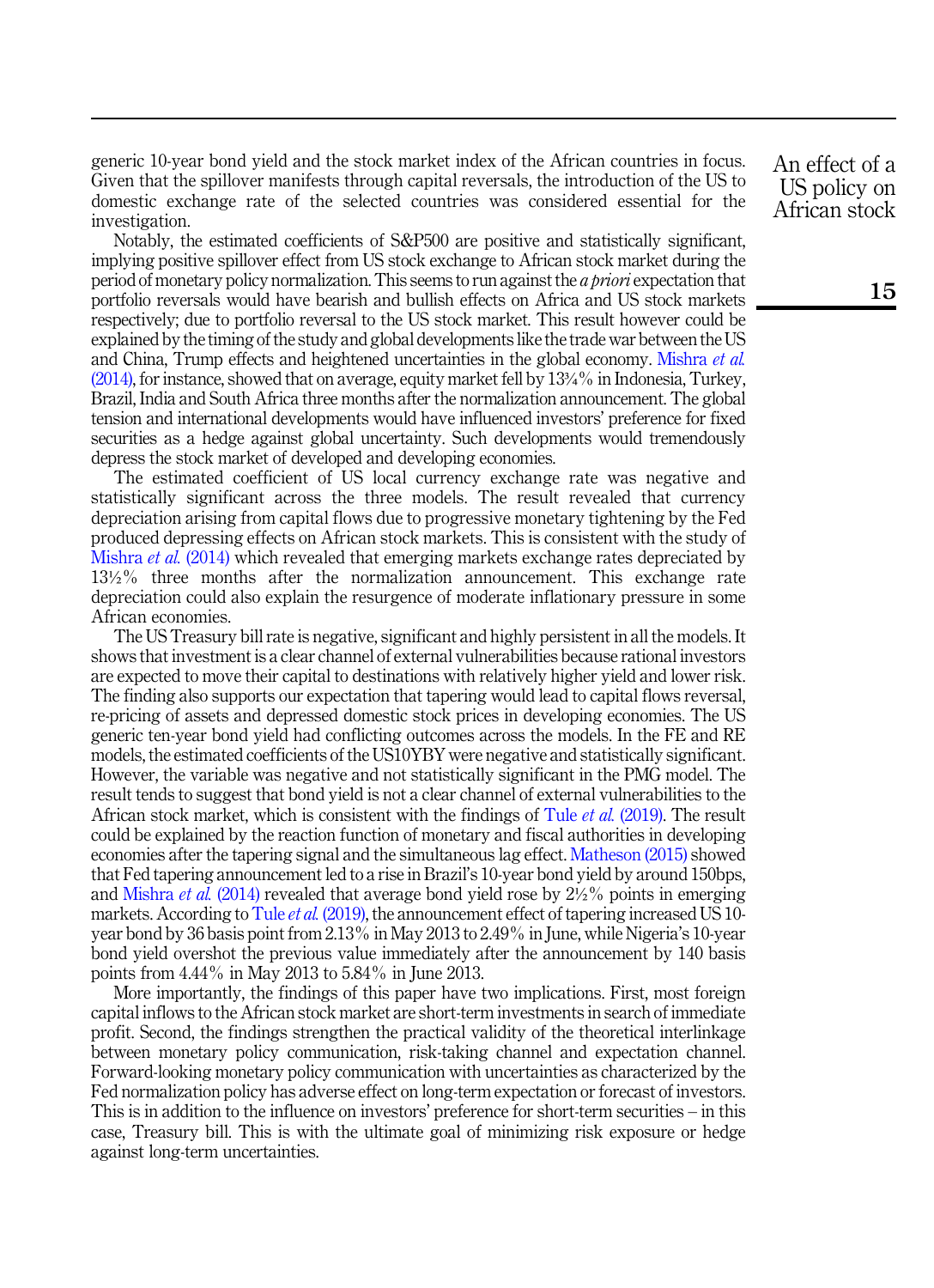# 5. Conclusion

<span id="page-13-1"></span>Following [Iddrisu](#page-14-19) *et al.* (2017), the monetary policy objective of most central banks is price stability. In striving to achieve this objective, policy outcome may spill over to other economies. As financial and economic borders continually collapse among nations, crossborder effects of domestic policies become more evident. Consequently, this study is set to measure the implications of the tapering decision of the Fed on African economies. Some very significant discoveries are noteworthy in this study.

First, congruence in proof is observed from the different panel estimation methods used. This goes to show that our results are not skewed in the direction of a single test; given that no single test can provide empirical evidence that can be adjudged conclusive. The results and implications are based on proof of evidence and not on the power of a test or the lack of it. Second, the proven high degree of trade and financial interactions of African countries with the US makes them a very suitable choice in measuring the transmission effect of the monetary policy normalization on these economies. The selection of South Africa, Nigeria, Egypt, Kenya and Ghana for this purpose is considered representative enough given that these are relatively developed stock markets. Third, the variables deployed in this study go to validate the channels for transmitting cross- border policy effects which are the trade channel, financial channel, integration of international market channel and investment channel. These were represented adequately by exchange rate, bond yield and stock prices as used in this study, and our findings in no small measures lend voices to the efficacy of these channels as pointed out in extant literature. The rightly signed error correction representation implies that African stock prices adjust to the shocks and dynamics of the US monetary policy normalization. The speed of adjustment of under 5 months and most significantly the ECM coefficient which falls between 0 and 1 indicate that not only is the adjustment appreciably fast but also there is a showing that the relationship is economically plausible, predictable and without traces of oscillatory explosion.

The major policy implication of this study is that US monetary policy normalization could adversely affect growth trajectory and promote financial fragility in developing economies. Thus, developing economies should develop stronger threshold on the absorptive capacity of their economies, in terms of capital flows and mitigants against the disruptive effect of foreign portfolio investment. Establishing the absorptive capacity threshold of the economy and the building of counter-cyclical buffer (especially fiscal buffers) that are corresponding with the threshold during economic boom would immeasurably assist in defending the disruptive effects of portfolio reversals during burst.

Findings arising from this study inexorably provide insight into the interplay of financial systems globally. It can be useful for the purposes of generalization in developing economies in the shape of African countries. More so, this study could be replicated in another economic bloc or region with the aim of further exposing the far-reaching spillover effects of the US monetary policy normalization.

#### Note

<span id="page-13-0"></span>1. See IMF (2013).

#### <span id="page-13-2"></span>References

- Ahmed, S. and Zlate, A. (2014), "Capital flows to emerging market economies: a brave new world?", Journal of International Money and Finance, Vol. 48, pp. 221-248.
- <span id="page-13-3"></span>Albagli, E., Ceballos, L., Claro., S. and Romero, D. (2019), "Channels of US monetary policy spillovers to international bond markets", *Journal of Financial Economics*, Vol. 134 No. 2, pp. 447-473.

16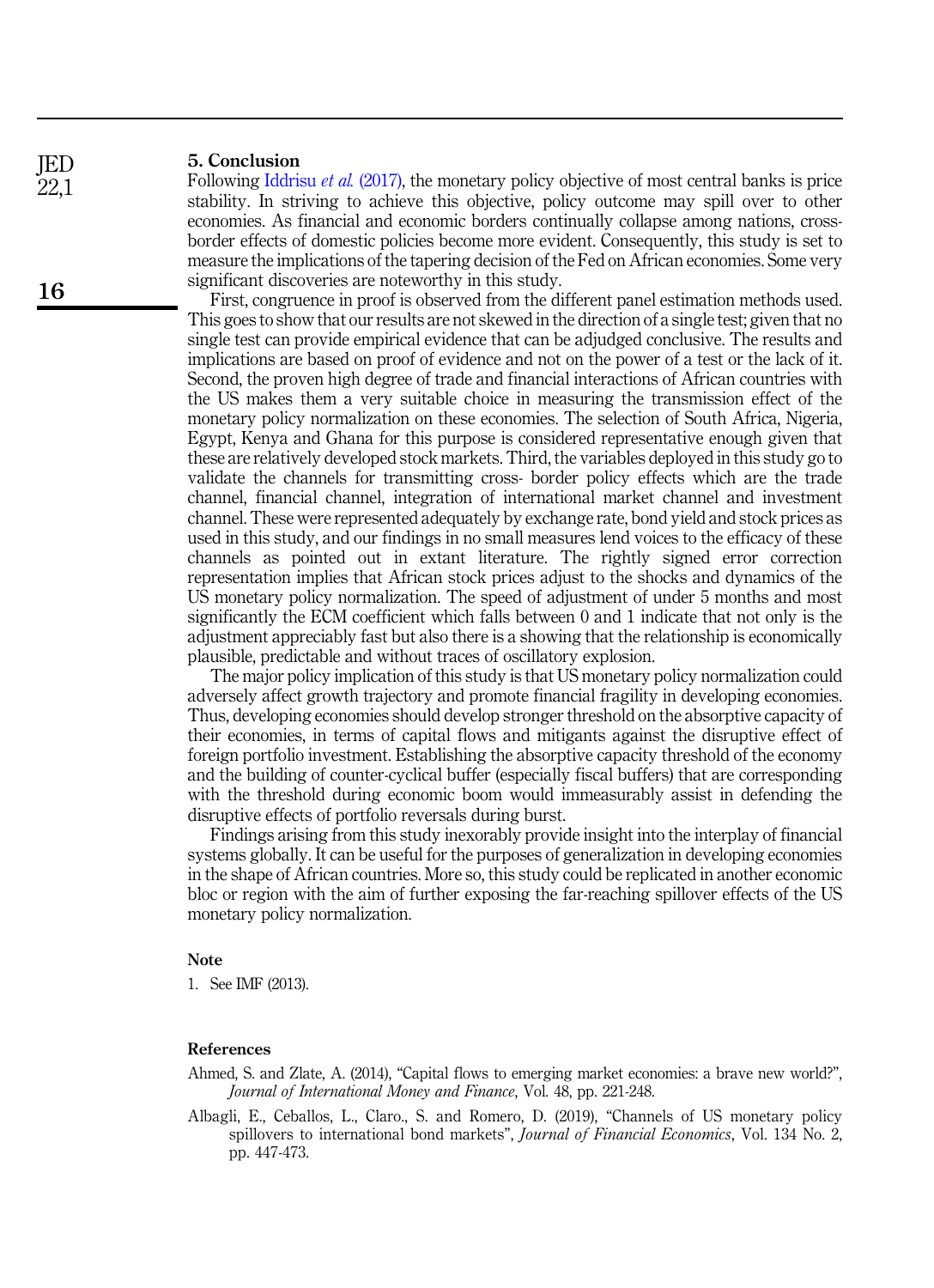- <span id="page-14-14"></span>Avdjiev, S. and Hale, G. (2019), "U.S. monetary policy and fluctuations of international bank lending", Journal of International Money and Finance, Vol. 95, pp. 251-268.
- <span id="page-14-11"></span>Apostolou, A. and Beirne, J. (2019), "Volatility spillovers of unconventional monetary policy to emerging market economies", Economic Modelling, Vol. 79, pp. 118-129.
- <span id="page-14-13"></span>Barbosa, L., Bonfim, D., Costa, S. and Everett, M. (2019), "Cross-border spillovers of monetary policy: what changes during a financial crisis?", Journal of International Money and Finance, Vol. 89, pp. 154-174.
- <span id="page-14-6"></span>Barroso, B.J., Pereira da Silva, L.A. and Sales, A.S. (2016), "Quantitative easing and related capital flows into Brazil: measuring its effects and transmission channels through a rigorous counterfactual evaluation", Journal of International Money and Finance, Vol. 67, pp. 102-122.
- <span id="page-14-0"></span>Belke, A.B., Gros, D. and Thomas, O. (2017), "The effectiveness of the Fed's quantitative easing policy: new evidence based an international interest rate differentials", Journal of International Money and Finance, Vol. 73, pp. 335-349.
- <span id="page-14-15"></span>Bhattarai, S., Chatterjee, A. and Park, W.Y. (2019), "Global spillover effects of US uncertainty", Journal of Monetary Economics Forthcoming, doi: [10.1016/j.jmoneco.2019.05.008.](https://doi.org/10.1016/j.jmoneco.2019.05.008)
- <span id="page-14-5"></span>Bowman, D., Cai, F., Davies, S. and Kamin, S. (2015), "Quantitative easing and bank lending: evidence from Japan", Journal of International Money and Finance, Vol. 57 No. 2015, pp. 15-30.
- <span id="page-14-17"></span>Brooks, C. (2014), Introductory Econometrics for Finance, 3rd ed., Cambridge University Press, New York.
- <span id="page-14-7"></span>Brown, B. (2015), A Global Monetary Plague: Asset Price Inflation and Federal Reserve Quantitative Easing, Palgrave Macmillian, UK.
- <span id="page-14-18"></span>Choi, I. (2001), "Unit root tests for panel data", Journal of International Money and Finance, Vol. 20, pp. 249-272.
- <span id="page-14-16"></span>De, K. and Sun, W. (2019), "Is the exchange rate a shock absorber or a source of shocks? Evidence from the U.S", Economic Modelling, Forthcoming.
- <span id="page-14-2"></span>England, B.O. (2016), Quantitative Easing Explained: Putting More Money in Our Economy to Boost Spending, Mixed Sources, London.
- <span id="page-14-8"></span>Fratzscher, M., Duca, M.L. and Straub, R. (2018), "On the international spillovers of US quantitative easing", *The Economic Journal*, Vol. 128 No. 608, pp. 330-377.
- <span id="page-14-4"></span>Fujiki, H. and Tomura, H. (2017), "Fiscal cost to exit quantitative easing: the case of Japan", *Japan and* the World Economy, Vol. 42, pp. 1-11.
- <span id="page-14-9"></span>Galariotis, E., Makrichoriti, P. and Spyrou, S. (2018), "The impact of conventional and unconventional monetary policy on expectations and sentiment", Journal of Banking and Finance, Vol. 86, pp. 1-20.
- <span id="page-14-10"></span>Georgiadis, G. (2016), "Determinants of global spillovers from US monetary policy", Journal of International Money and Finance, Vol. 67, pp. 41-61.
- <span id="page-14-3"></span>Goes, C., Kamil, H., Garcia-Escribano, M., Perrell, R.A. and Zook, J. (2017), "Spillovers from U.S. Monetary policy normalization on Brazil and Mexico's sovereign bond yields", IMF Working Paper WP/7/50, pp. 1-38, Washington D.C.
- <span id="page-14-12"></span>Hanisch, M. (2019), "US monetary policy and the euro area", Journal of Banking and Finance Vol. 100, pp. 77-96.
- <span id="page-14-1"></span>Hausken, K. and Ncube, M. (2013), Quantitative Easing and its Impact in the US, Japan, the UK and Europe, Springer, New York.
- <span id="page-14-19"></span>Iddrisu, S., Simon, K. and Mohammed, A. (2017), "The impact of monetary policy on stock market performance: evidence from twelve (12)", African Countries Research in International Business and Finance, Vol. 42 No. 2017, pp. 1372-1382.
- Im, K.S., Pesaran, M.H. and Shin, Y. (2003), "Testing for unit roots in heterogeneous panels", *Journal of* Econometrics, Vol. 115, pp. 53-74.

An effect of a US policy on African stock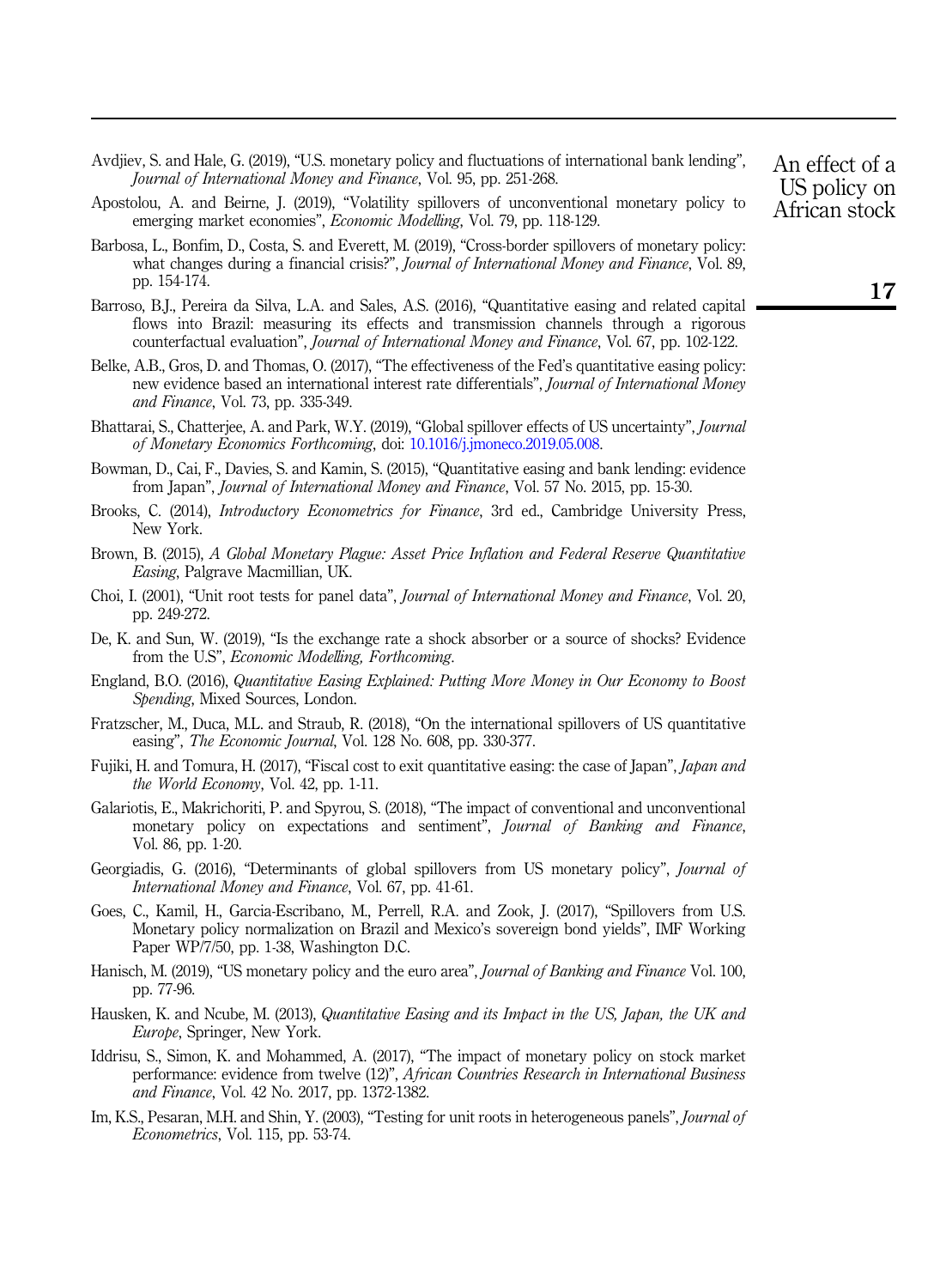<span id="page-15-21"></span><span id="page-15-20"></span><span id="page-15-19"></span><span id="page-15-18"></span><span id="page-15-17"></span><span id="page-15-16"></span><span id="page-15-14"></span><span id="page-15-13"></span><span id="page-15-12"></span><span id="page-15-11"></span><span id="page-15-9"></span><span id="page-15-8"></span><span id="page-15-6"></span><span id="page-15-4"></span><span id="page-15-3"></span><span id="page-15-2"></span><span id="page-15-1"></span><span id="page-15-0"></span>

| Kenourgiosa, D., Papadamou, S. and Dimitriou, D. (2015), "On quantitative easing and high frequency<br>exchange rate dynamics", Research in International Business and Finance, Vol. 34, pp. 110-125.                                                                    |
|--------------------------------------------------------------------------------------------------------------------------------------------------------------------------------------------------------------------------------------------------------------------------|
| Kose, N. and Unal, E. (2020), "The impact of oil price shocks on stock exchanges in Caspian Basin<br>countries", <i>Energy</i> , Vol. 1, pp. 1-11.                                                                                                                       |
| Kryzanowski, L., Zhanga, J. and Zhong, R. (2017), "Cross-financial-market correlations and<br>quantitative easing", Finance Research Letters, Vol. 20, pp. 13-21.                                                                                                        |
| Laeven, L. and Tong, H. (2012), "US monetary shocks and global stock prices", Journal of Financial<br><i>Intermediation</i> , Vol. 21 No. 3, pp. 530-547.                                                                                                                |
| Levin, A., Lin, C.F. and Chu, C. (2002), "Unit root test in panel data: asymptotic and finite sample<br>properties", <i>Journal of Econometrics</i> , Vol. 108, pp. 1-25.                                                                                                |
| Lilien, D. (1982), "Sectoral shifts and cyclical unemployment", Journal of Political Economy, Vol. 90,<br>pp. 777-793.                                                                                                                                                   |
| Lim, J.J. and Mohapatra, S. (2016), "Quantitative easing and the post-crisis surge in financial flows to<br>developing countries", Journal of International Money and Finance, Vol. 68, pp. 331-357.                                                                     |
| Maddala, G.S. and Wu, S. (1999), "A comparative study of unit root tests with panel data and a new<br>simple test", Oxford Bulletin of Economics and Statistics, Vol. 61, pp. 631-652.                                                                                   |
| Malika, F. and Umar, Z. (2019), "Dynamic connectedness of oil price shocks and exchange rates",<br><i>Energy Economics</i> , Vol. 84, p. 104501.                                                                                                                         |
| Matheson, T. (2015), "Normalization of global financial conditions: the implications for Brazil", IMF<br>Working Paper, WP/15/194, pp. 1-14, Washington D.C.                                                                                                             |
| Matsuki, T., Sugimoto, K. and Satomac, K. (2015), "Effects of the Bank of Japan's current quantitative<br>and qualitative easing", <i>Economics Letters</i> Vol. 133, pp. 112-116.                                                                                       |
| Michaelis, H. and Watzka, S. (2017), "Are there differences in the effectiveness of quantitative easing<br>at the zero-lower-bound in Japan over time?", Journal of International Money and Finance,<br>Vol. 70, pp. 204-233.                                            |
| Mishra, P., Moriyama, K., N'Diaye, P. and Nguyen, L. (2014), "Impact of fed tapering announcements<br>on emerging markets", IMF Working Paper WP/14/09, 34, Washington, D.C.                                                                                             |
| Miyakoshia, T., Shimada, J. and LicKui-Wai (2017), "The dynamic effects of quantitative easing on<br>stock price: evidence from Asian emerging markets, 2001–2016", International Review of<br>Economics and Finance, Vol. 49, pp. 548-567.                              |
| Moosa, I.A. (2014), Quantitative Easing as a High Way to Hyperinflation, World Scientific, New Jersey.                                                                                                                                                                   |
| Nilavongse, R., Rubaszek, M. and Uddin, G.S. (2020), "Economic policy uncertainty shocks, economic<br>activity, and exchange rate adjustments", Economics Letters, Vol. 186, p. 108765.                                                                                  |
| Orhan, M., Sabdenaliyev, B. and Oskenbayev, Y. (2016), "Impact of US federal reserve policies on<br>frontier markets, handbook of frontier markets", Evidence from Asia and International<br>Comparative Studies, pp. 219-244.                                           |
| Pesaran, M.H. and Shin, Y. (1999), "An autoregressive distributed lag modelling approach to<br>cointegration analysis", in Strom, S. (Ed.), Econometrics and Economic Theory in the 20th<br>Century: The Ragnar Frisch Centennial Symposium, Cambridge University Press. |
| Pesaran, H.M. and Smith, R.P. (2016), "Counterfactual analysis in macroeconometrics: an empirical<br>investigation into the effects of quantitative easing", Research in Economics, Vol. 70,<br>pp. 262-280.                                                             |
| Pesaran, S., Pesaran, M.H., Shin, Y. and Ron, R. (1999), "Pooled mean group estimation of dynamic<br>heterogeneous panels", Journal of the American Statistical Association, Vol. 94, pp. 621-634.                                                                       |
| Raddatz, C. (2007), "Are external shocks responsible for the instability of output in low-income<br>countries?", Journal of Development Economics, Vol. 84 No. 1, pp. 155-187.                                                                                           |
|                                                                                                                                                                                                                                                                          |
|                                                                                                                                                                                                                                                                          |

<span id="page-15-10"></span><span id="page-15-7"></span>Jimenez-Rodrigues, R. and Sanchez, M. (2005), "Oil price shocks and the real GDP: empirical evidence

<span id="page-15-15"></span><span id="page-15-5"></span>for some OECD countries", Applied Economics, Vol. 37 No. 2, pp. 201-228.

JED 22,1